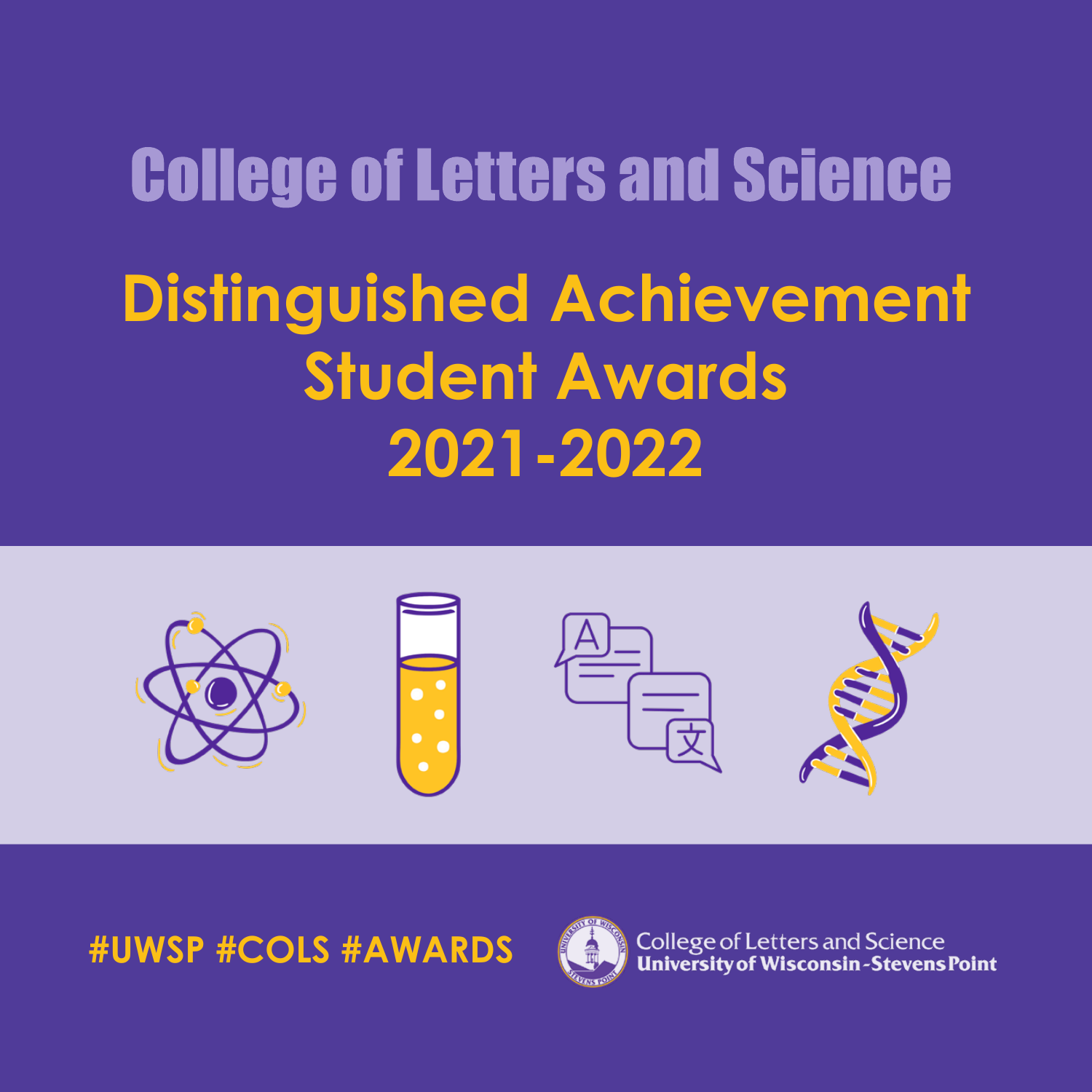

Erin Osborne — Senior Janesville, WI

Kira Peterson — Continuing Iola, WI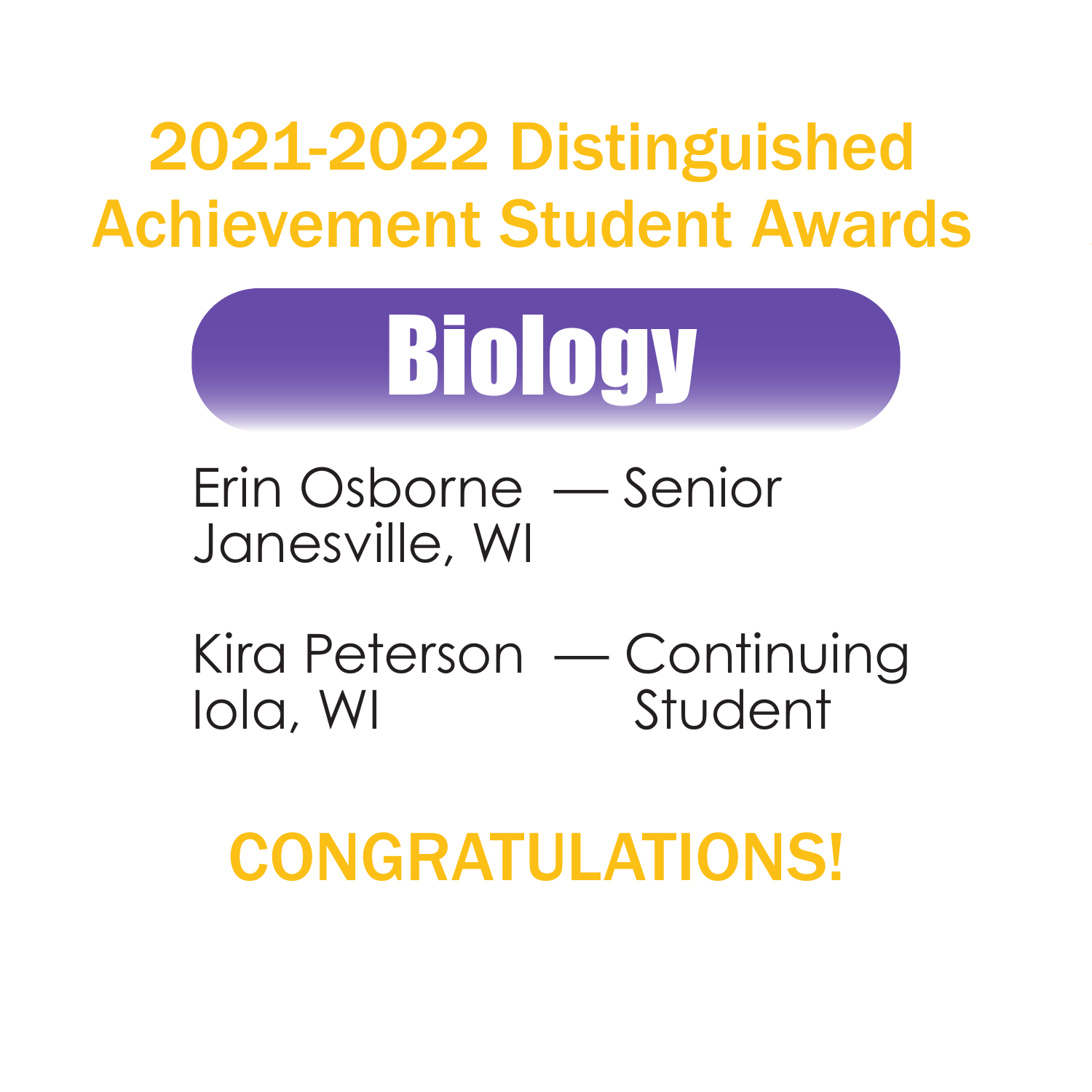

Ruth Philips — Senior Stevens Point, WI

Noah Grinde — Continuing Kaukauna, WI Student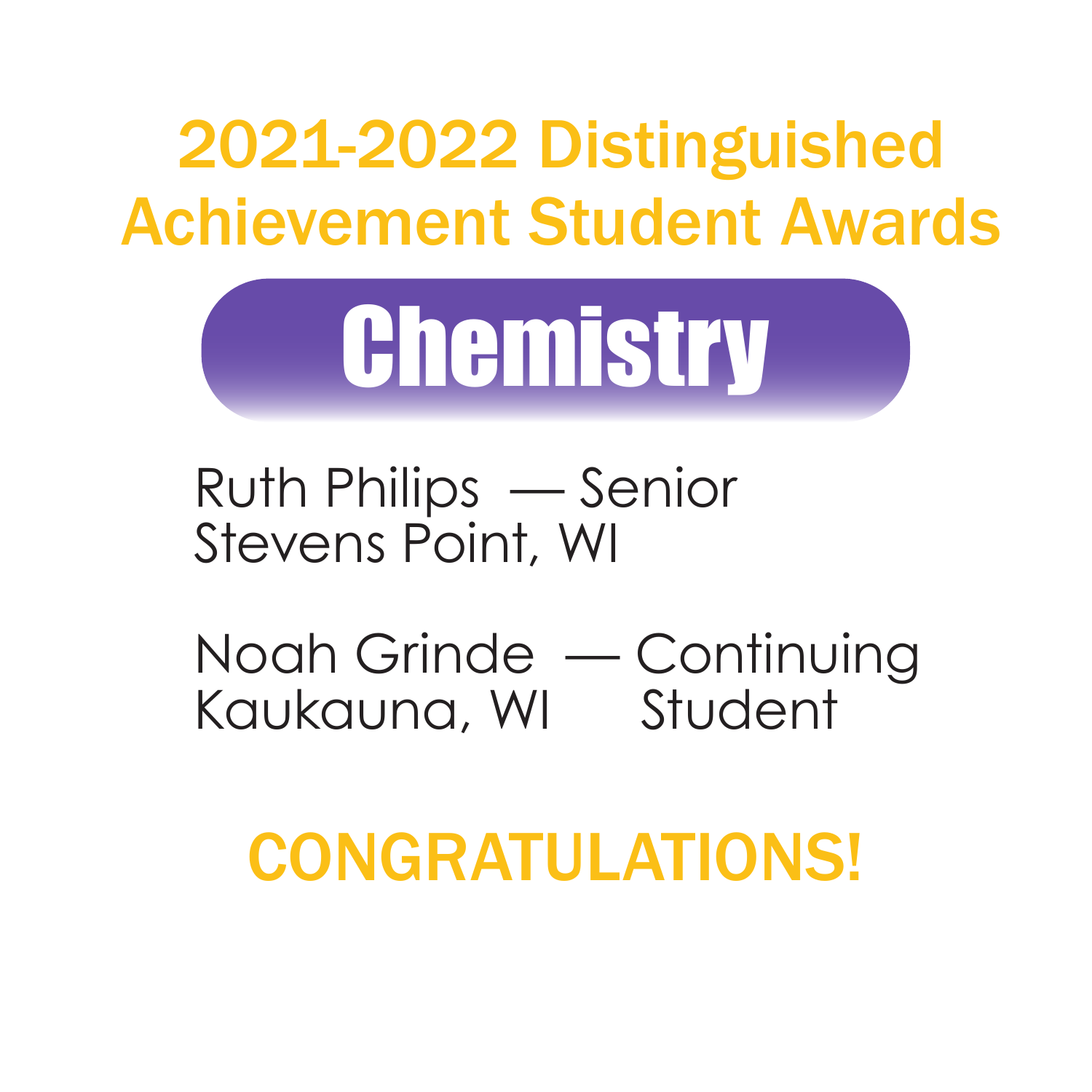

Alissa Rickert — Senior Birnamwood, WI

Anna Bartz — Continuing Brandon, WI Student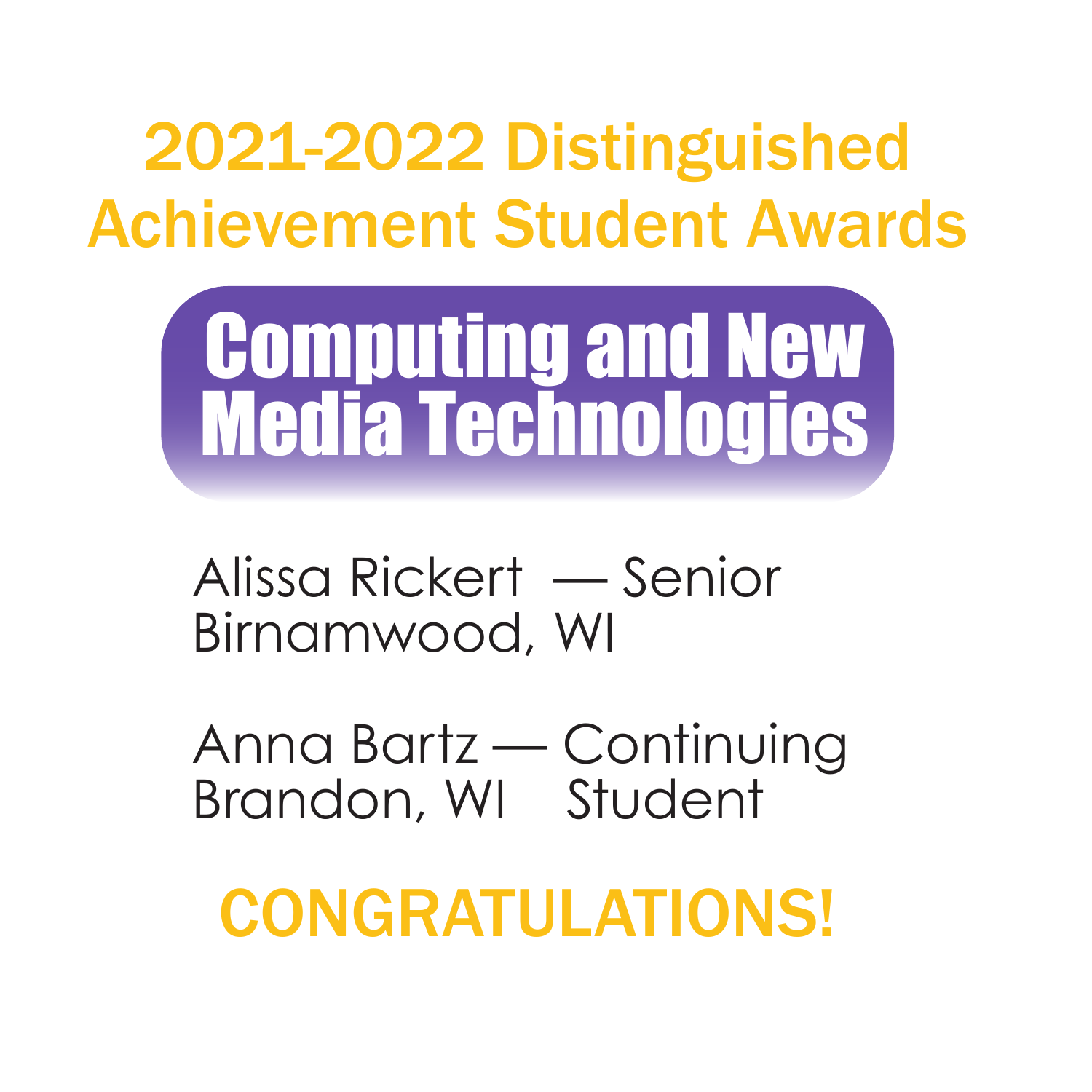

Gavrielle McClung — Senior Greenbrier, TN

Jay Welson — Continuing Greenville, WI Student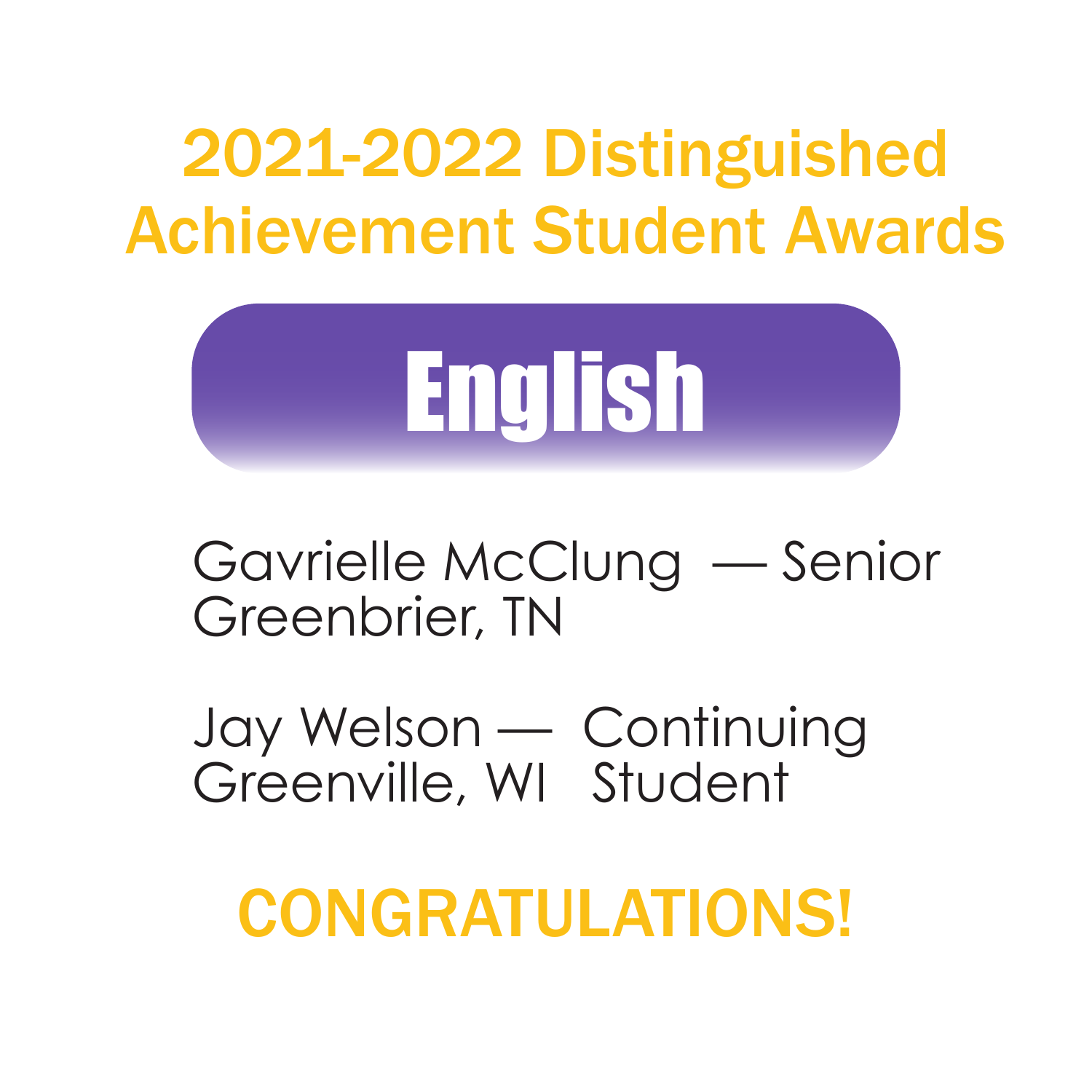

Bree Pleasant — Senior Minoqua, WI

Samantha Schneider — Continuing Wausau, WI Student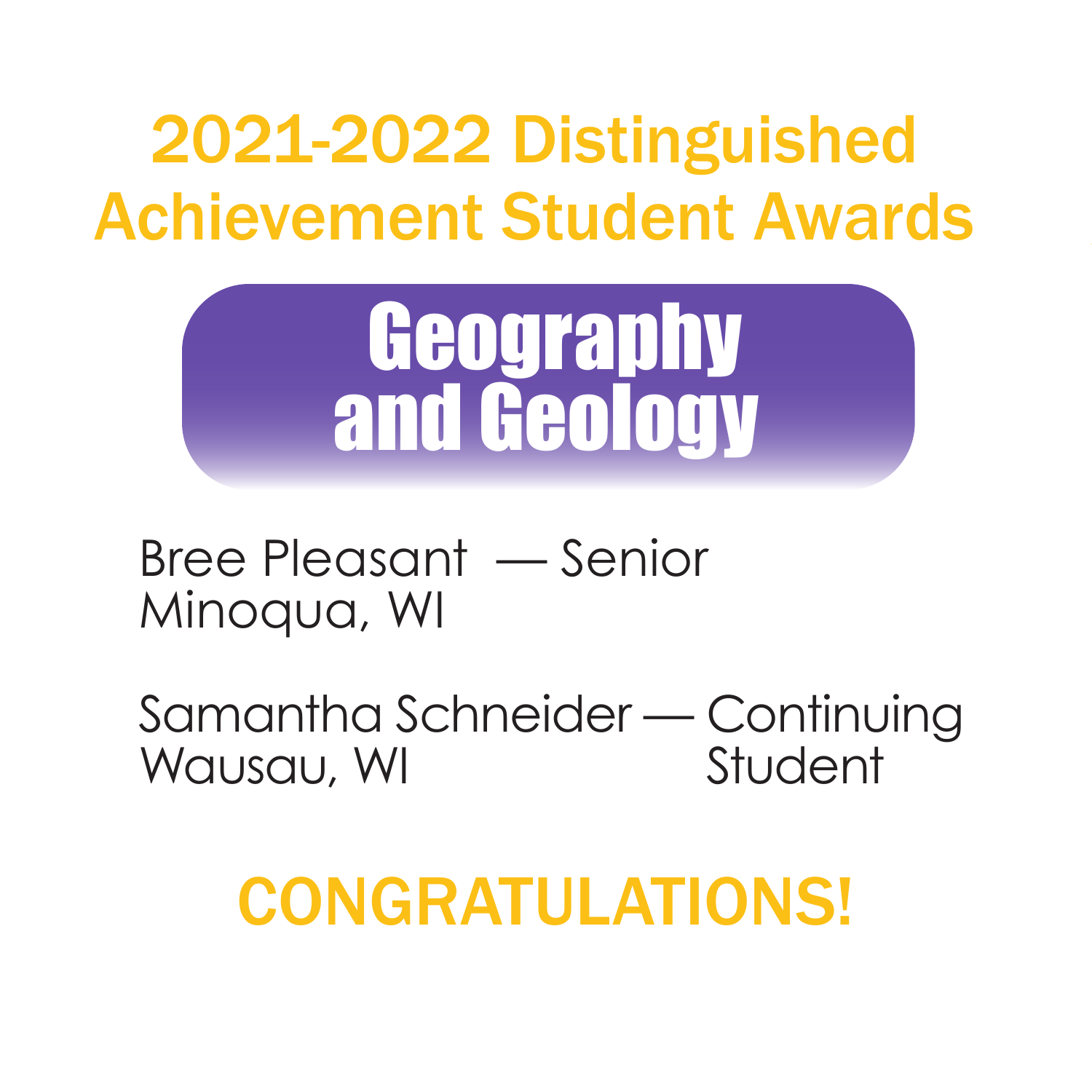

Sara Kalkhoff — Senior Mequon, WI

Lucas Makaryk — Continuing Plainfield, WI Student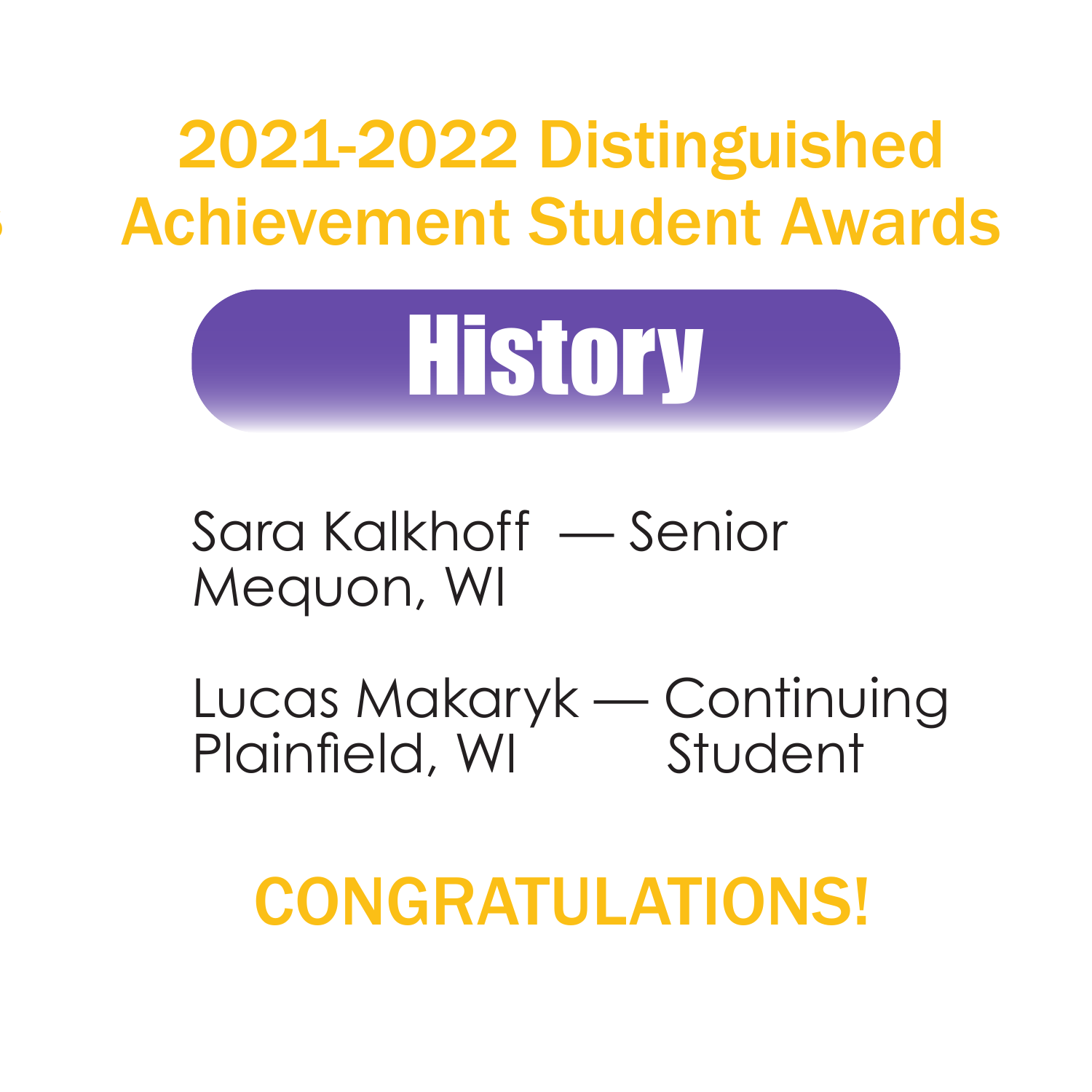

Theresa Gagnon — Senior Appleton, WI

Kyle Pulvermacher — Continuing Waupaca, WI Student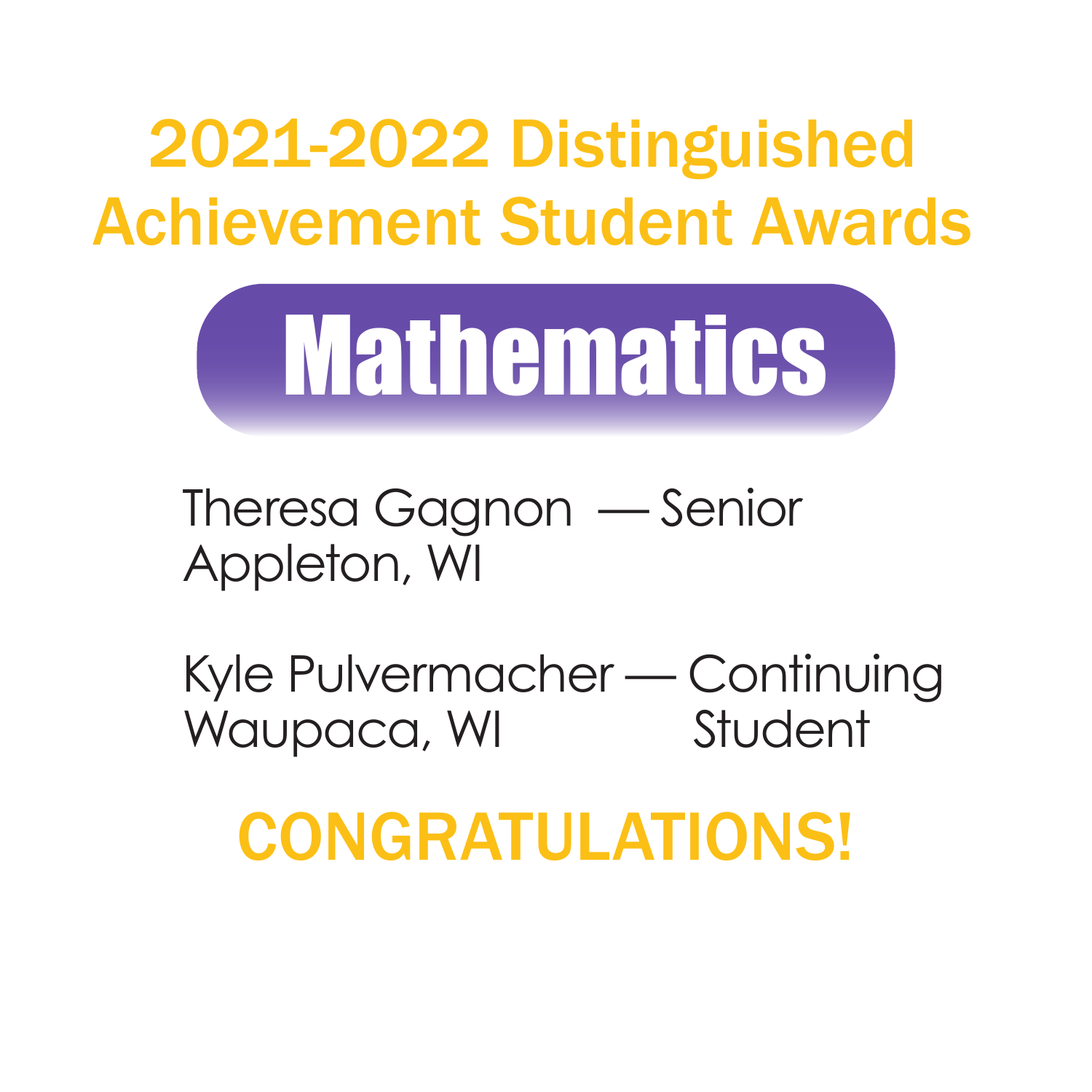

David Kollman — Senior Kenosha, WI

Achievement Student Awards

Bill Taylor — Continuing Student Stevens Point, WI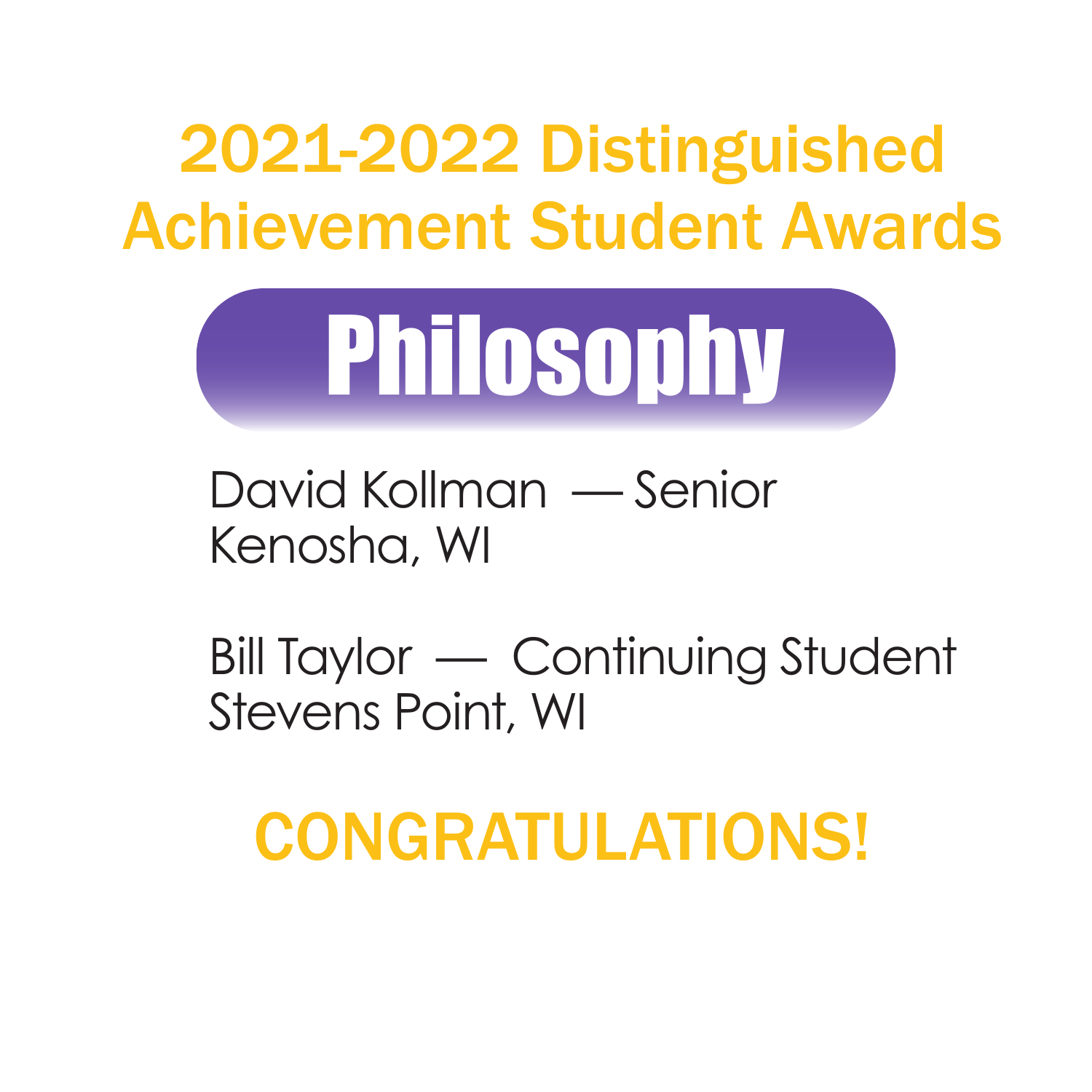

Miranda Gorsuch — Senior Pardeeville, WI

Henry Sims — Continuing Student Stevens Point, WI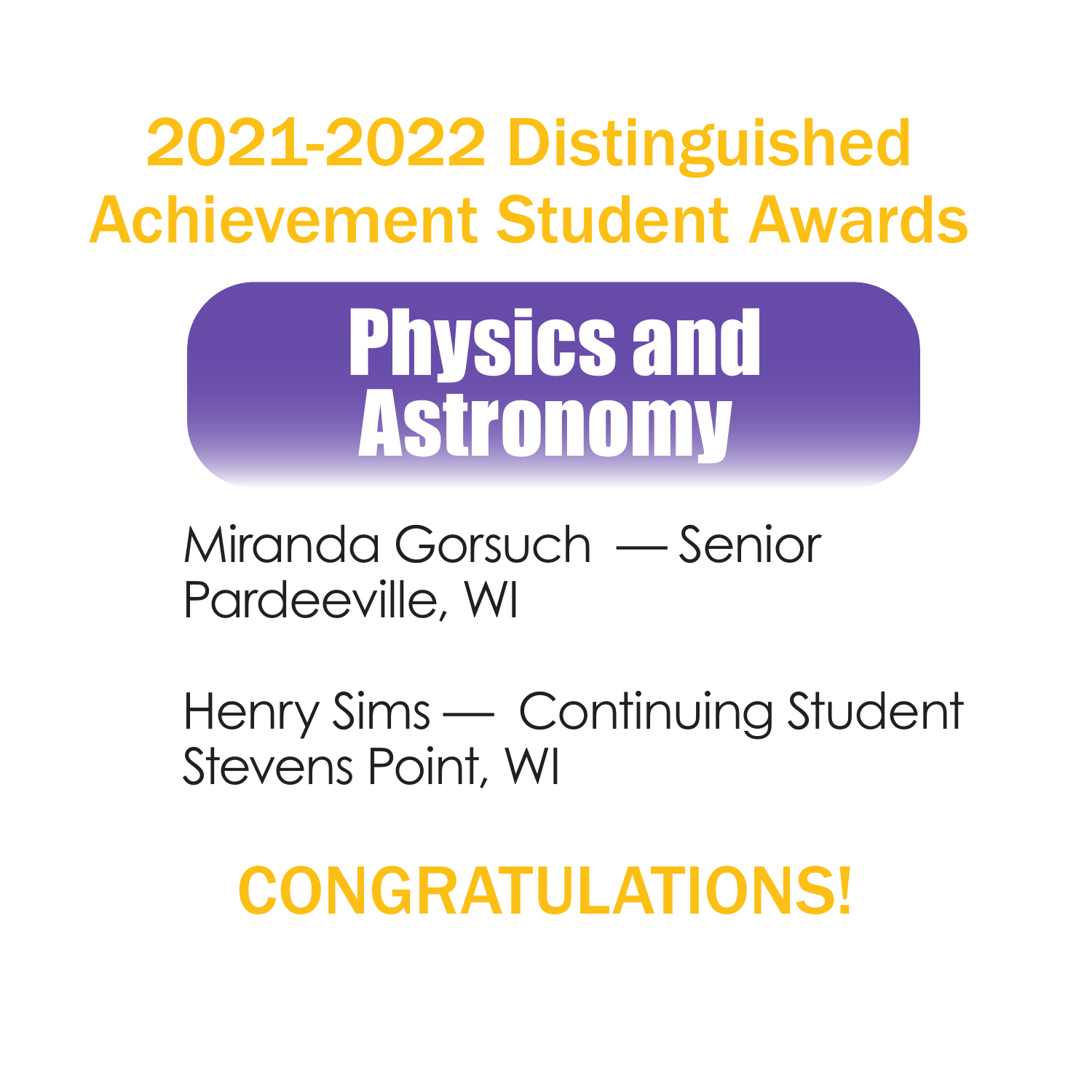

Bryce Krychowiak — Senior Glendale, WI

Taylor Gumz — Continuing Omro, WI<br>Student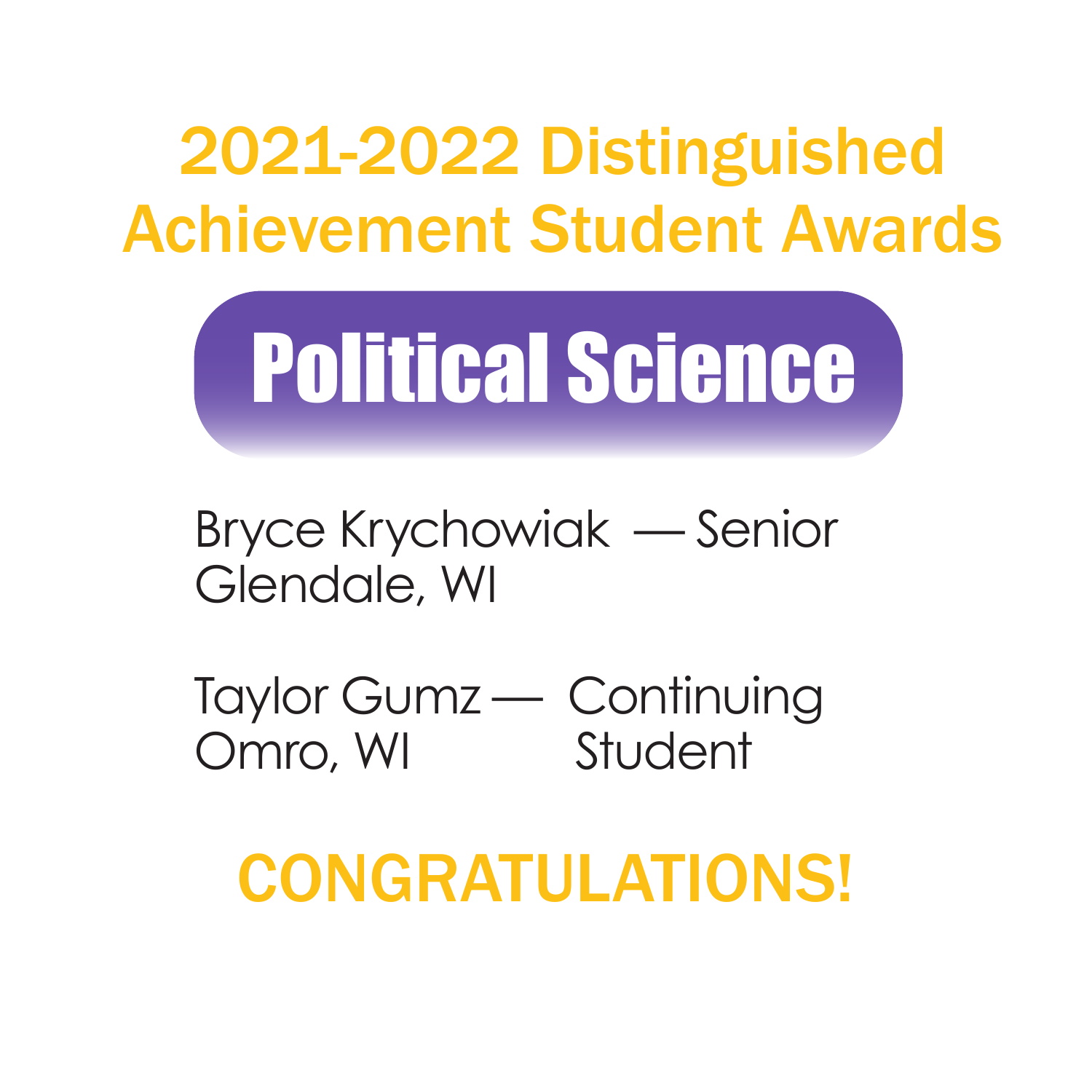

Katie Matteson — Senior Woodbury, MN

Alyssa Gawron — Continuing Downers Grove, IL Student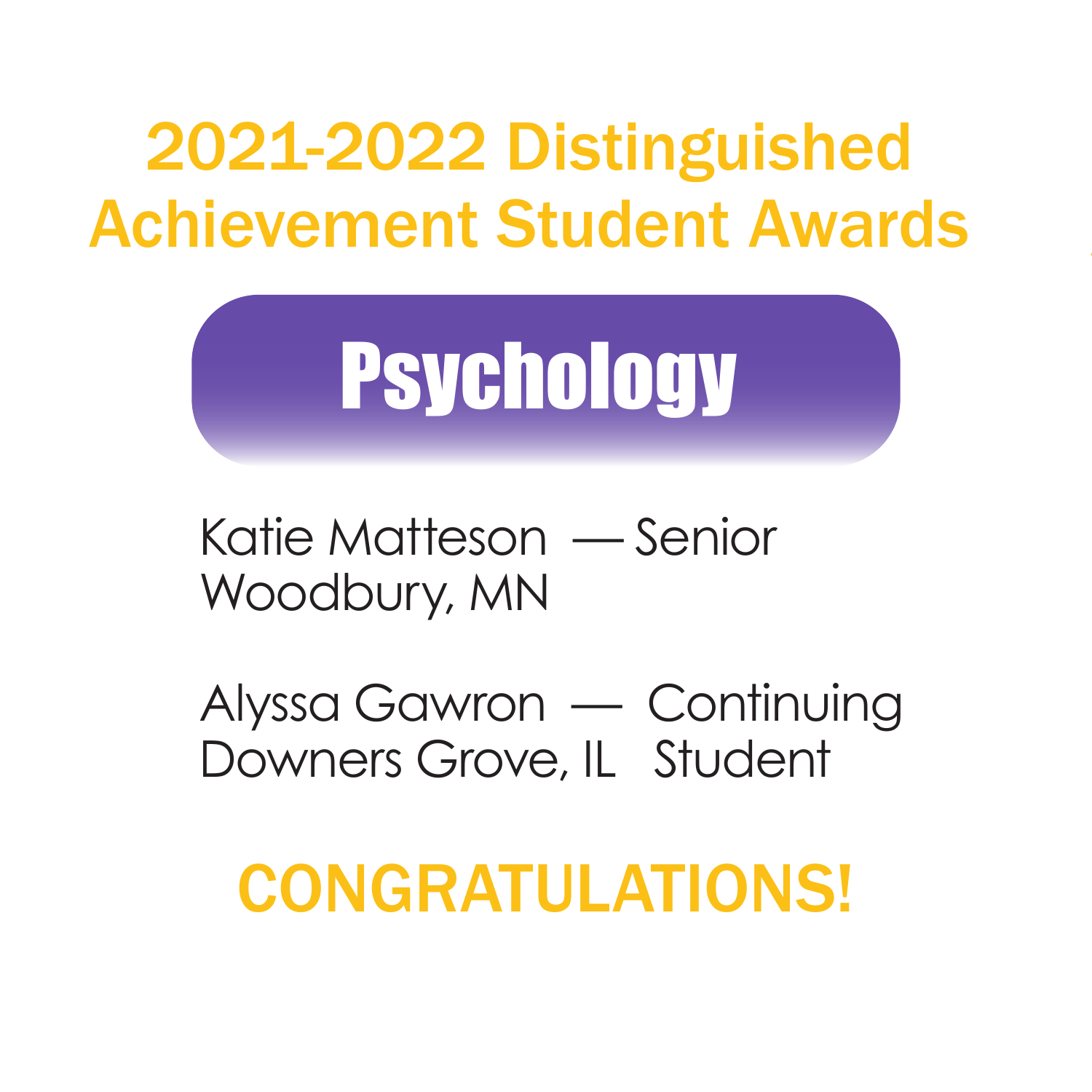

Cassandra Xiong — Senior Wausau, WI

Marie Bemis — Continuing Wausau, WI Student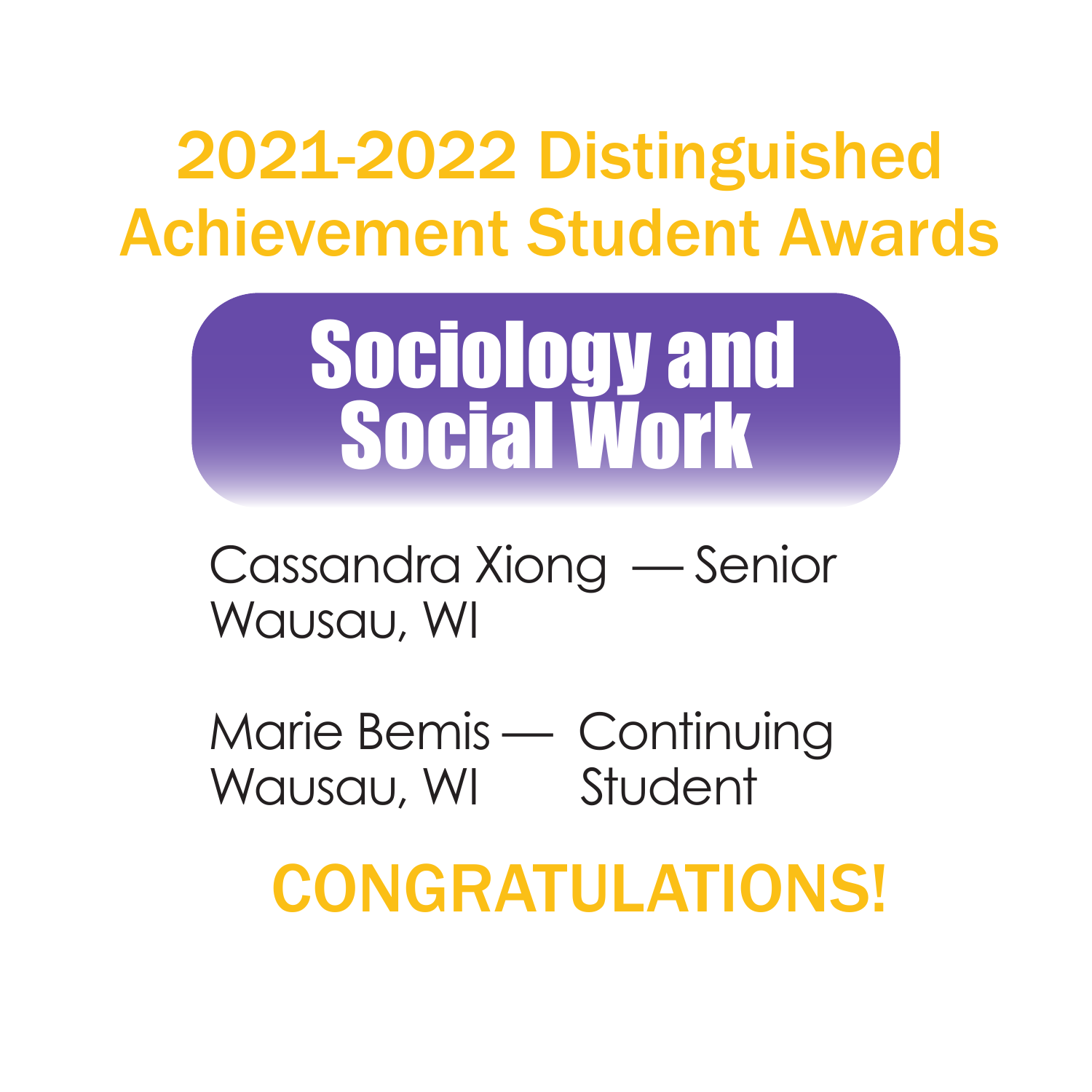

Graeme Gross — Senior Waterford, WI

Arlene Salmeron — Continuing Lake Geneva, WI Student